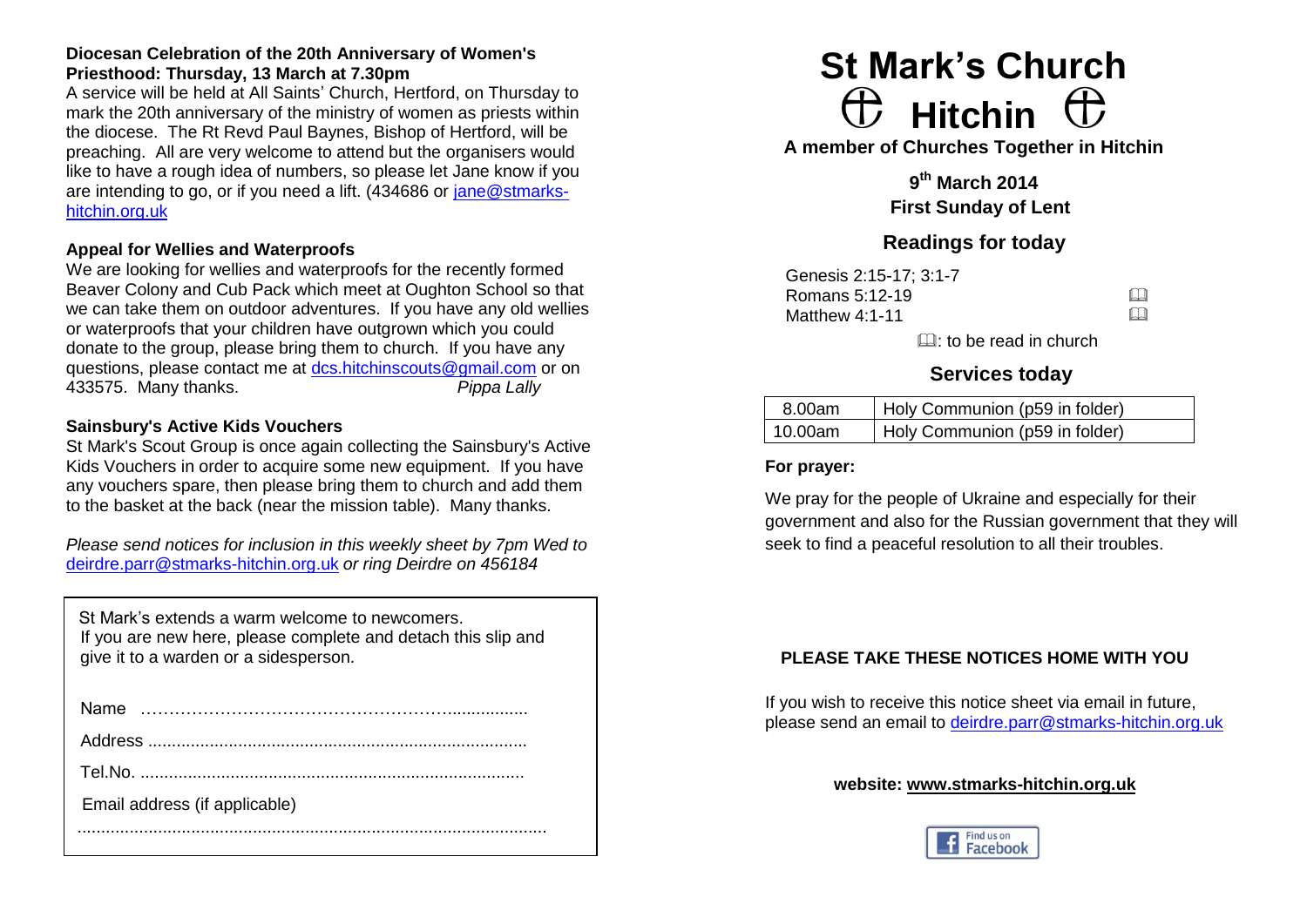# **Hymns for 10.00am**

| 56 AMNS  | Forty days and forty nights         |
|----------|-------------------------------------|
| 217 AMNS | Be thou my guardian and my guide    |
| 376 MP   | Jesus put this song into our hearts |
| 131 MP   | Father God, we worship you          |
| 746 MP   | What a friend we have in Jesus      |
|          |                                     |

#### **Diary for the week**

| Mon 10 March  | 10.00am   Prayer Group meets at 221 Bedford Rd |
|---------------|------------------------------------------------|
| Tue 11 March  | 8.00pm   Adult Confirmation Group begins       |
| Wed 12 March  | 9.15am   Morning Prayer at the Vicarage        |
|               | No choir practice                              |
| Thur 13 March | 6.30pm   Group with No Name                    |
|               | 7.30pm   Lent Groups talk in church            |

## **Next Sunday, 16 March – Second Sunday of Lent**

| 8.00am    | <b>Holy Communion</b>            |
|-----------|----------------------------------|
| 10.00am   | <b>Family and Parade Service</b> |
| l 11.15am | <b>Holy Communion</b>            |

#### **Notices**

## **Installation of Hall Doors**

Work on the installation of our new hall doors will begin at 8am on Wednesday. While evening events can still take place in the church, the hall will be out of use until Friday evening.

# **Offers of help with Summer Fayre needed TODAY**

We have booked the Market Place for the day on 19 July and need lots of help to make our Summer Fayre a success. If you as an individual, or with a group to which you belong, would be willing to help organise and run a stall, **please speak to Linda Sandy in church today.**

# **Sixth Form Concert at St Mark's, 7.30pm on 23 March**

Once again, St Mark's will be providing the venue for final year music students from the three Hitchin secondary schools to perform their examination pieces. Tickets available today in church from Andrew or Deirdre Parr: £3 for adults, £1 for children of 12 or under.

# **Cake stall in the Market Place on Saturday, 22 March**

We shall be having another bumper cake stall on 22 March from 8.30am until we sell out. We would welcome contributions of cakes, preserves etc or, if you're not a cake-maker, money to buy ingredients. If you would like cakes to be collected, please contact Joy Hukin, Linda Sandy or me. Thank you for your continued support of these stalls. *Judy Page*

# **Annual General Meeting 23 March, 11.30am**

Our Annual General Meeting is fast approaching and, in preparation for it, there are sheets at the back of church asking for nominations for people to serve on the District Church Council for the next three years, for Churchwardens and for various other roles. Please do take a look and consider whether you might be able to fill one of the roles. Reports and the church accounts will be available in church from today.

# **AGM Lunch**

Following the AGM on 23 March, we would like to invite you to join us for a hot lunch at 12.30pm in the hall. There will be a small charge for the lunch and if people need lifts home at the end of it, that can easily be arranged. If you would like to join us, please sign the list on the welcomers' table at the back of church.

# **Electoral Roll**

The Electoral Roll is our church membership list. We encourage everyone who considers themselves a member of our church family to be on the electoral roll. Being on the roll doesn't commit you to anything; it is just a way of saying that you are part of our church family. If you would like to be on the electoral roll, please pick a form up from church or talk to Jane.

# **Confirmation Groups start this week**

The adult confirmation group, run by Jane Mainwaring and Ian Todd, starts this Tuesday evening and the young people's group, run by Michael Roden, will start on Friday week, 21 March. If you would like more information about either group, about confirmation or would like to come along and join in, please talk to Jane. By joining one of the groups you are not committing yourself to being confirmed. If you would like to explore confirmation but will be unable to make the group, again, please talk to Jane.